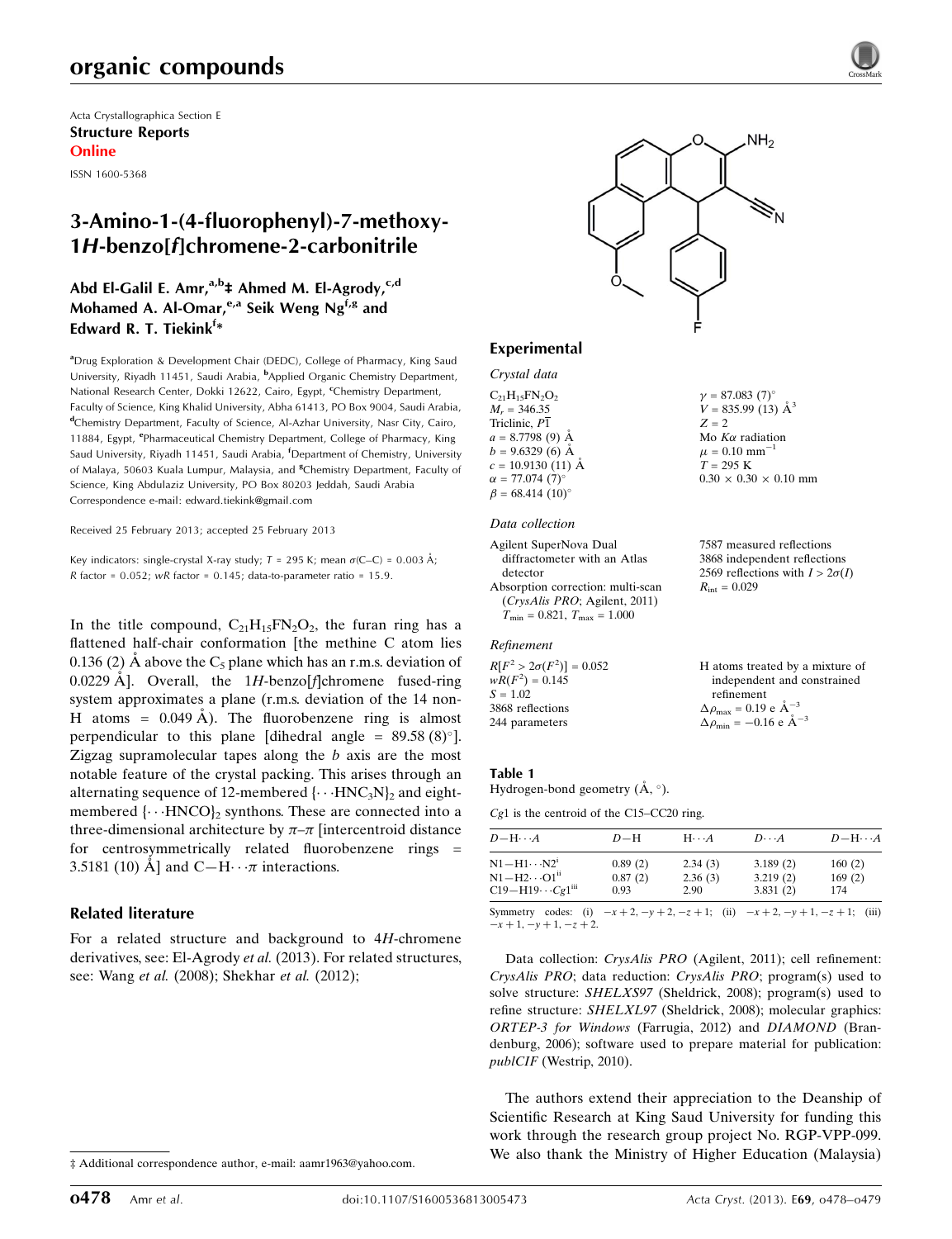for funding structural studies through the High-Impact Research scheme (UM.C/HIR-MOHE/SC/12).

Supplementary data and figures for this paper are available from the IUCr electronic archives (Reference: HB7049).

#### References

Agilent (2011). CrysAlis PRO[. Agilent Technologies, Yarnton, England.](https://scripts.iucr.org/cgi-bin/cr.cgi?rm=pdfbb&cnor=hb7049&bbid=BB1)

- Brandenburg, K. (2006). DIAMOND[. Crystal Impact GbR, Bonn, Germany.](https://scripts.iucr.org/cgi-bin/cr.cgi?rm=pdfbb&cnor=hb7049&bbid=BB2) [El-Agrody, A. M., Amr, A.-G. E., Al-Omar, M. A., Ng, S. W. & Tiekink,](https://scripts.iucr.org/cgi-bin/cr.cgi?rm=pdfbb&cnor=hb7049&bbid=BB3) [E. R. T. \(2013\).](https://scripts.iucr.org/cgi-bin/cr.cgi?rm=pdfbb&cnor=hb7049&bbid=BB3) Acta Cryst. E69, o476–o477.
- [Farrugia, L. J. \(2012\).](https://scripts.iucr.org/cgi-bin/cr.cgi?rm=pdfbb&cnor=hb7049&bbid=BB4) J. Appl. Cryst. 45, 849–854.
- [Shekhar, A. C., Kumar, A. R., Sathaiah, G., Raju, K., Rao, P. S., Sridhar, M.,](https://scripts.iucr.org/cgi-bin/cr.cgi?rm=pdfbb&cnor=hb7049&bbid=BB5) [Narsaiah, B., Srinivas, P. V. S. S. & Sridhar, B. \(2012\).](https://scripts.iucr.org/cgi-bin/cr.cgi?rm=pdfbb&cnor=hb7049&bbid=BB5) Helv. Chim. Acta, 95, [502–508.](https://scripts.iucr.org/cgi-bin/cr.cgi?rm=pdfbb&cnor=hb7049&bbid=BB5)
- [Sheldrick, G. M. \(2008\).](https://scripts.iucr.org/cgi-bin/cr.cgi?rm=pdfbb&cnor=hb7049&bbid=BB6) Acta Cryst. A64, 112–122.
- [Wang, X.-S., Yang, G.-S. & Zhao, G. \(2008\).](https://scripts.iucr.org/cgi-bin/cr.cgi?rm=pdfbb&cnor=hb7049&bbid=BB7) Tetrahedron Asymmetry, 19, 709– [714.](https://scripts.iucr.org/cgi-bin/cr.cgi?rm=pdfbb&cnor=hb7049&bbid=BB7)
- [Westrip, S. P. \(2010\).](https://scripts.iucr.org/cgi-bin/cr.cgi?rm=pdfbb&cnor=hb7049&bbid=BB8) J. Appl. Cryst. 43, 920–925.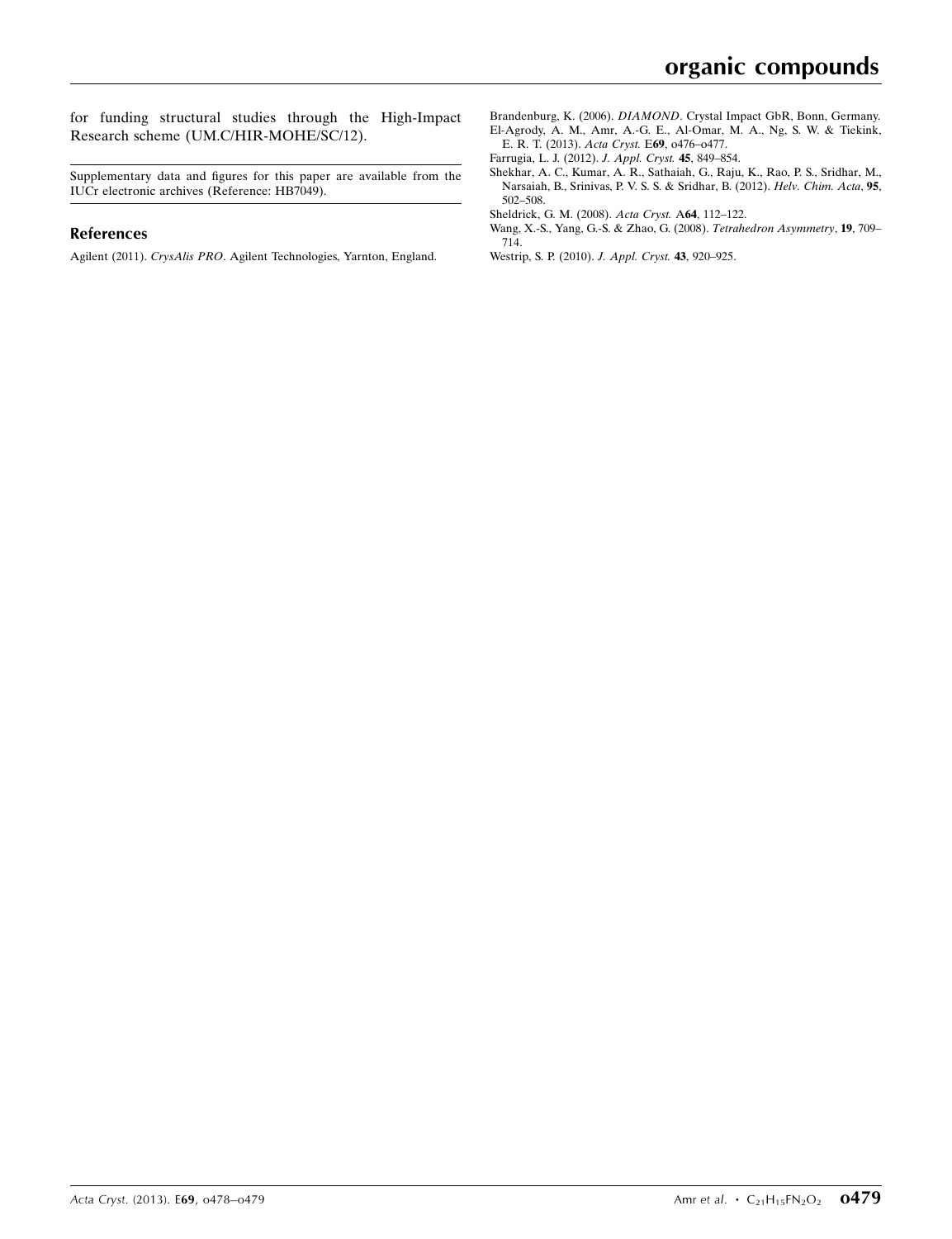# **supporting information**

*Acta Cryst.* (2013). E**69**, o478–o479 [doi:10.1107/S1600536813005473]

# **3-Amino-1-(4-fluorophenyl)-7-methoxy-1***H***-benzo[***f***]chromene-2-carbonitrile**

# **Abd El-Galil E. Amr, Ahmed M. El-Agrody, Mohamed A. Al-Omar, Seik Weng Ng and Edward R. T. Tiekink**

## **S1. Comment**

As part of our ongoing studies of 4*H*-Chromene derivatives (El-Agrody *et al.*, 2013), the crystal and molecular structure of the title compound, (I), is described herein.

In (I), Fig. 1, the furan ring has a flattened half-chair conformation with the methine-C11 atom lying only 0.136 (2)  $\AA$ above the plane of the remaining atoms (r.m.s. deviation = 0.0229 Å). In fact, the 14 non-hydrogen atoms of the 1*H*benzo[*f*]chromene fused-ring system are co-planar with a r.m.s. deviation of the fitted atoms = 0.049 Å. The maximum deviations are 0.068 (2) Å for the aforementioned methine-C11 atom and -0.107 (2) Å for the adjacent C12 atom. The fluorobenzene ring is perpendicular to the 1*H*-benzo[*f*]chromene residue, forming a dihedral angle of 89.58 (8)°. The methoxy group is co-planar with the ring to which it is attached as manifested in the C14—O2—C7—C6 torsion angle of 177.17 (19)°. The structure described here resembles very closely those of the 4-bromo (Wang *et al.*, 2008) and 2-CF3 (Shekhar *et al.*, 2012) derivatives of the parent compound, as well as that of the 8-methoxy analogue (El-Agrody *et al.*, 2013).

In the crystal packing, zigzag tapes are formed along the *b* axis *via* an alternating sequence of 12-membered {···HNC3N}2, arising from amine-*N*—*H*···*N*(cyano) hydrogen bonds, and eight-membered {···HNCO}2, arising from amine-*N*—*H*···*O*(furan) hydrogen bonds, synthons, Fig. 2 and Table 1. These are connected into a layer in the *ab* plane by *π—π* interactions occurring between centrosymmetrically related fluorobenzene rings [inter-centroid distance = 3.5181 (10) Å for symmetry operation:  $1 - x$ ,  $1 - y$ ,  $1 - z$ . Layers are connected along the *c* axis by C—H···*π* interactions where both the donor atom and acceptor-*π* system are derived from fluorobenzene rings, Fig. 3 and Table 1, highlighting the key role this residue plays in consolidating the crystal structure of (I).

## **S2. Experimental**

A solution of 7-methoxy-2-naphthol (0.01 mol) in EtOH (30 ml) was treated with *α*-cyano-*p*-fluorocinnamonitrile (0.01 mol) and piperidine (0.5 ml). The reaction mixture was heated until complete precipitation occurred (reaction time: 60 min). The solid product which formed was collected by filtration and recrystallized from ethanol to give the title compound, (I), as light-brown prisms; *M*.pt: 533–534 K.

## **S3. Refinement**

The C-bound H atoms were geometrically placed (C–H = 0.93–0.98 Å) and refined as riding with  $U_{iso}(H) = 1.2U_{eq}(C)$ . The N-bound-H atoms were refined freely.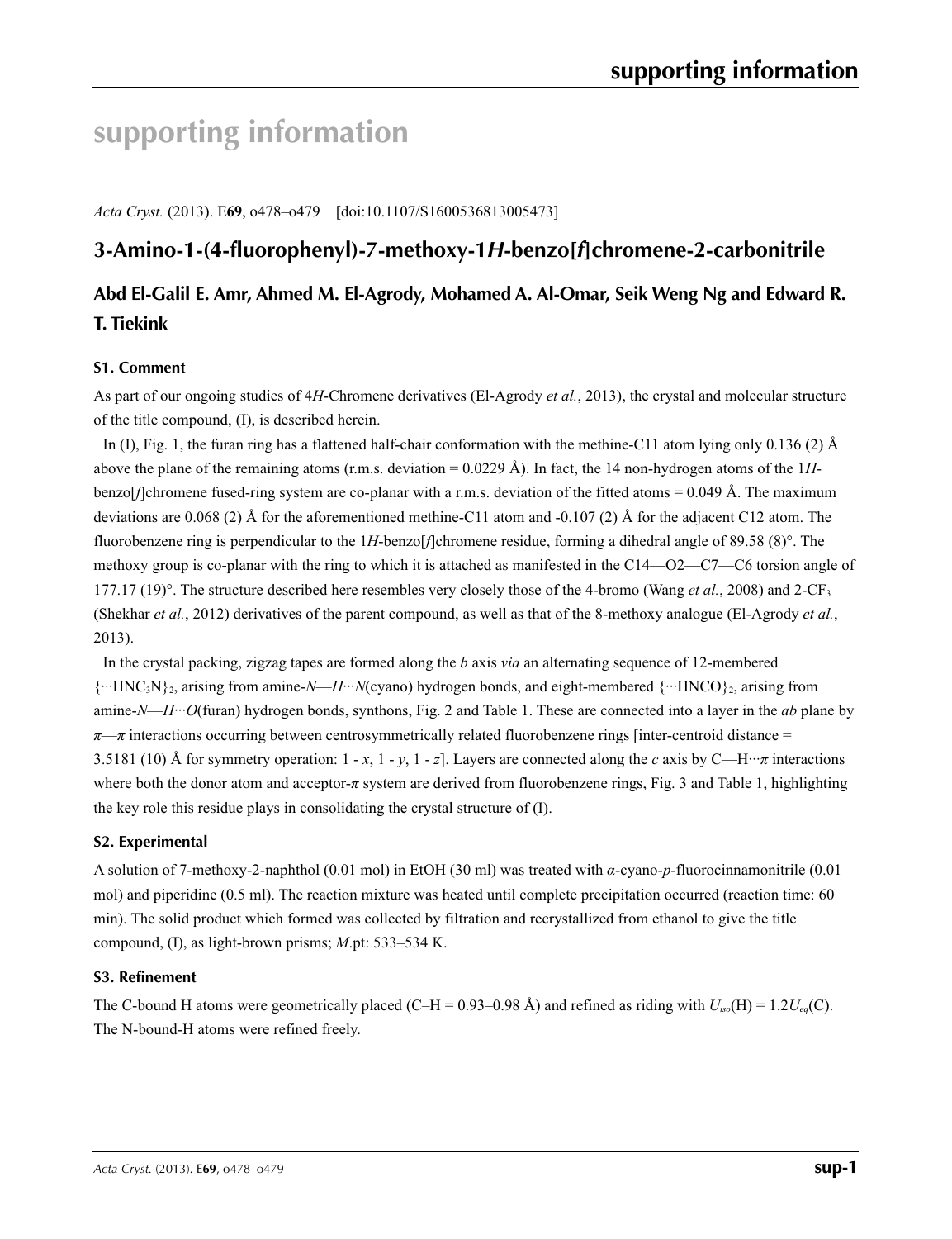

# **Figure 1**

The molecular structure of (I) showing displacement ellipsoids at the 35% probability level.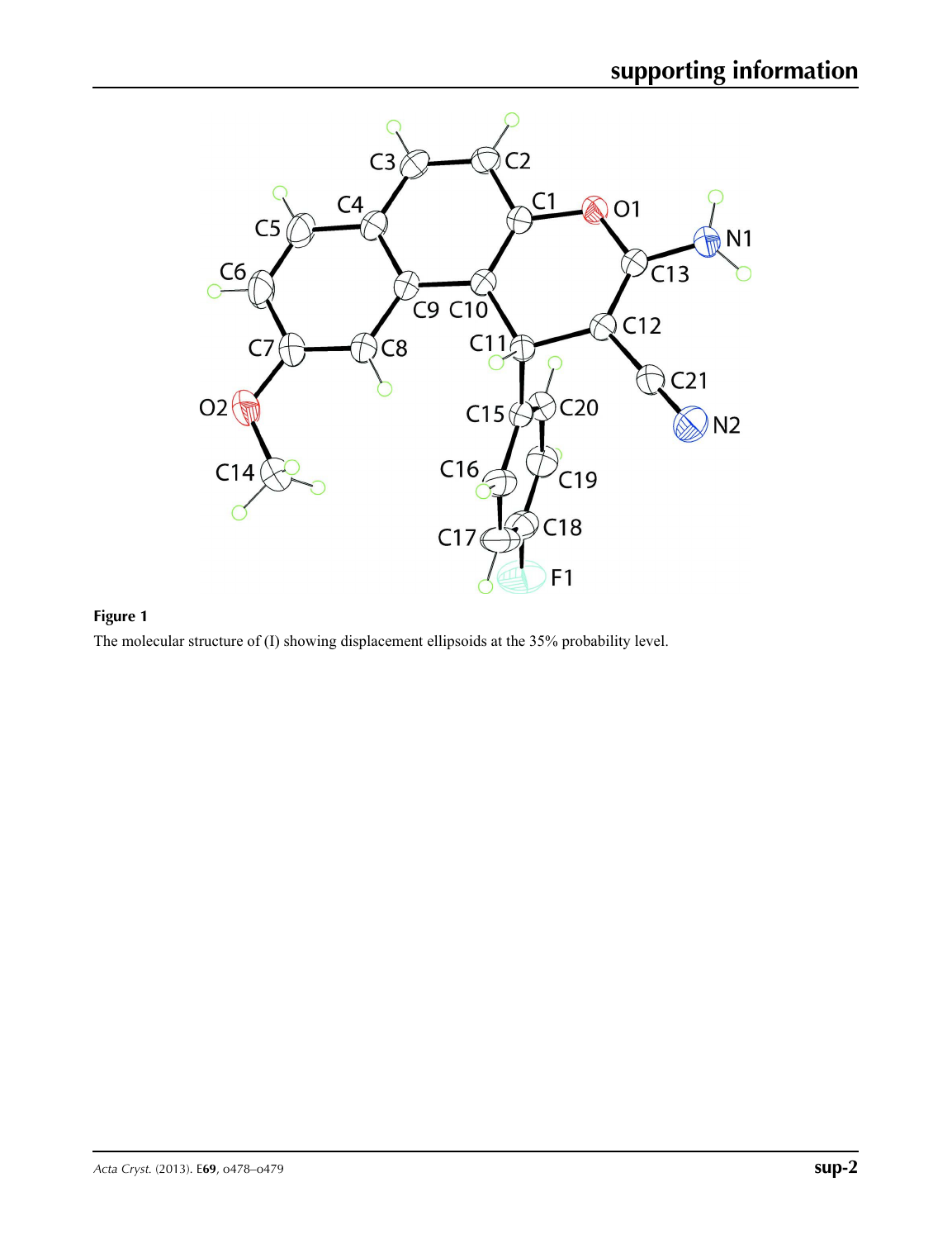

# **Figure 2**

A view of the supramolecular zigzag tape along the *b* axis in (I). The N—H···N and N—H···O hydrogen bonds are shown as blue and orange dashed lines, respectively.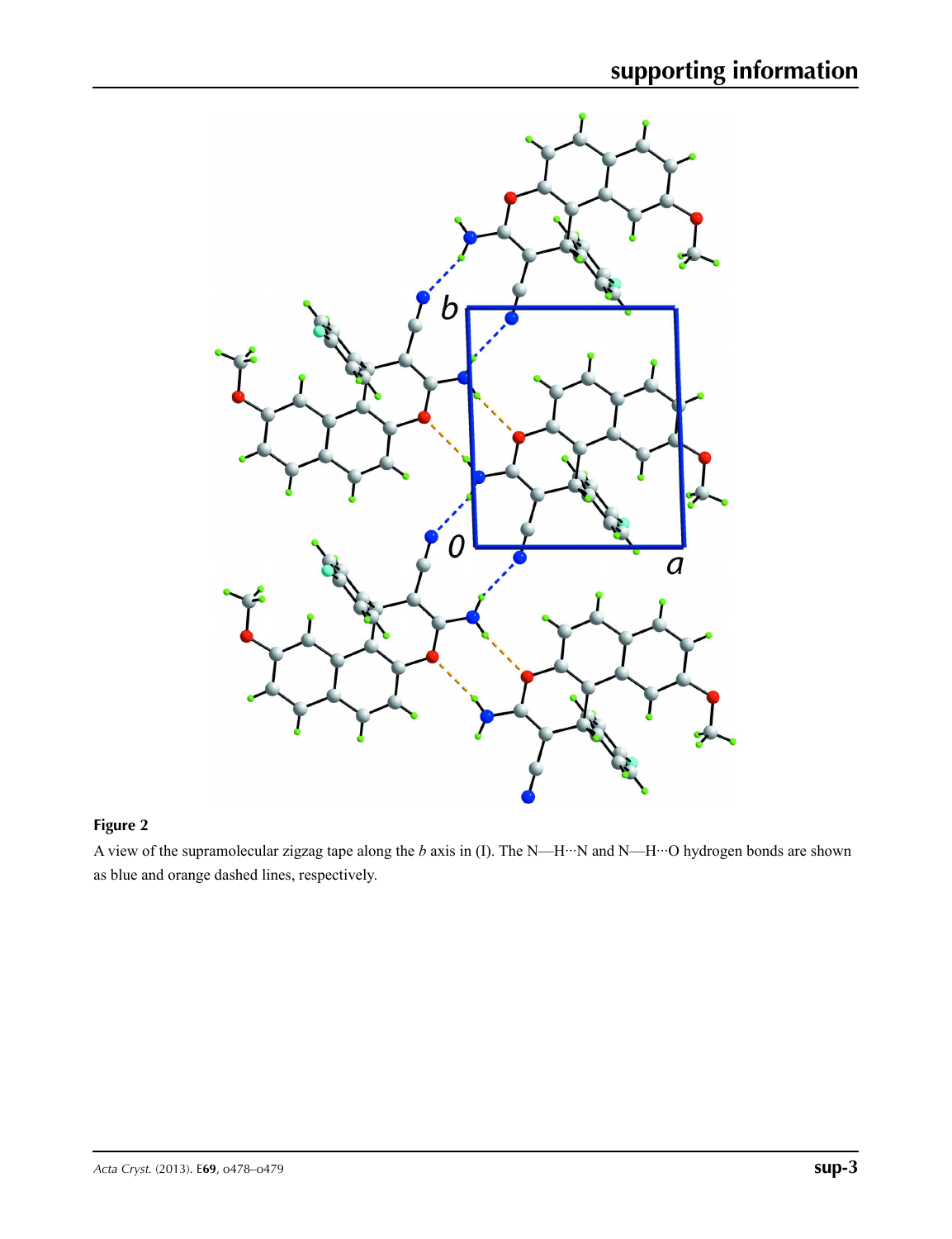

# **Figure 3**

A view in projection down the *a* axis of the crystal packing in (I). The N—H···N, N—H···O, C—H···*π* and *π*—*π* interactions are shown as blue, orange, brown and purple dashed lines, respectively.

# **3-Amino-1-(4-fluorophenyl)-7-methoxy-1***H***-benzo[***f***]chromene-2-carbonitrile**

| Crystal data                       |                                        |
|------------------------------------|----------------------------------------|
| $C_{21}H_{15}FN_{2}O_{2}$          | $\gamma = 87.083(7)$ °                 |
| $M_r = 346.35$                     | $V = 835.99(13)$ Å <sup>3</sup>        |
| Triclinic, P1                      | $Z = 2$                                |
| Hall symbol: -P 1                  | $F(000) = 360$                         |
| $a = 8.7798(9)$ Å                  | $D_x = 1.376$ Mg m <sup>-3</sup>       |
| $b = 9.6329(6)$ Å                  | Mo Ka radiation, $\lambda = 0.71073$ Å |
| $c = 10.9130(11)$ Å                | Cell parameters from 1958 reflections  |
| $\alpha$ = 77.074 (7)°             | $\theta$ = 3.1–27.5°                   |
| $\beta$ = 68.414 (10) <sup>o</sup> | $\mu = 0.10$ mm <sup>-1</sup>          |
|                                    |                                        |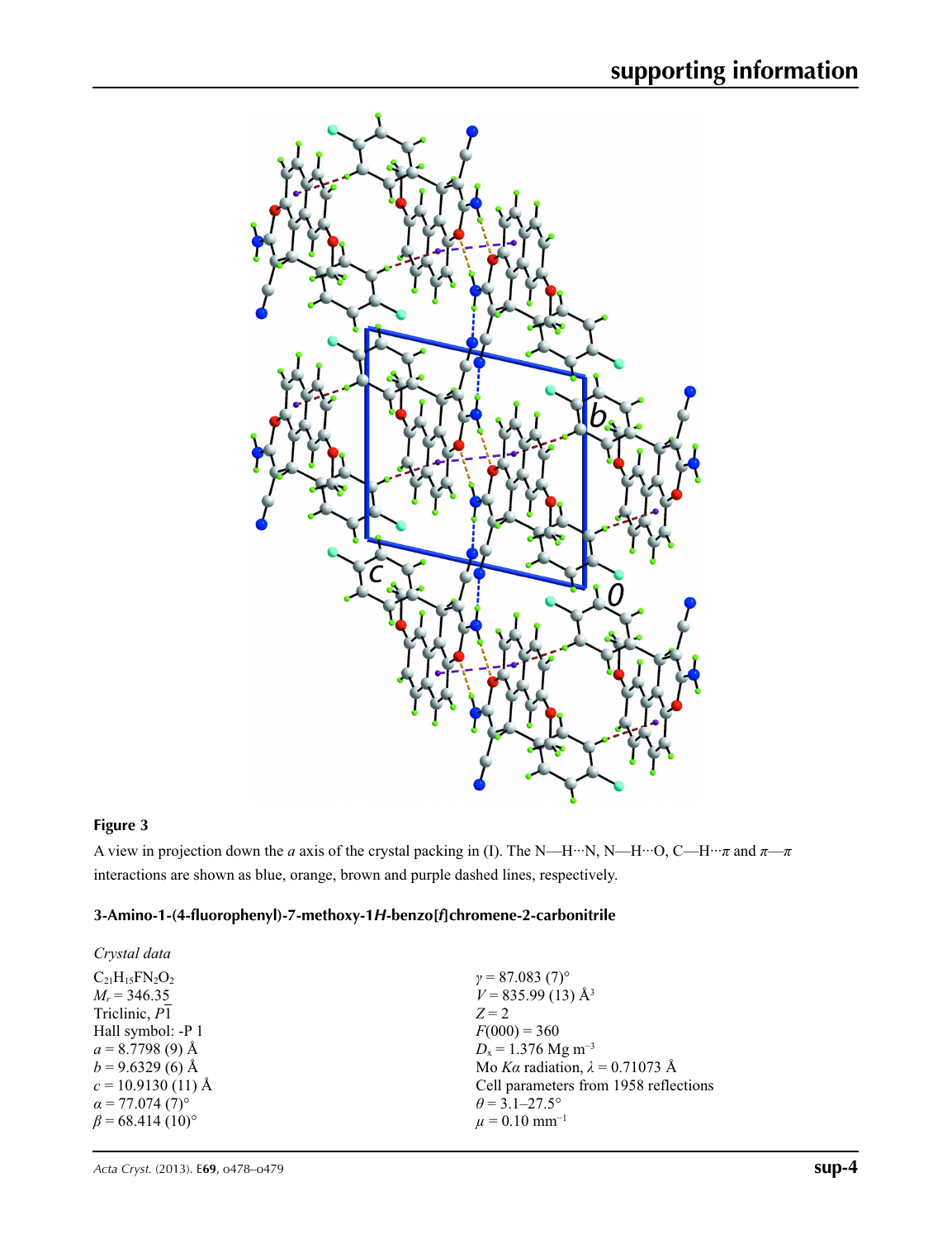#### $T = 295$  K Prism, light-brown

*Data collection*

| Agilent SuperNova Dual                               | $T_{\min} = 0.821$ , $T_{\max} = 1.000$                                 |
|------------------------------------------------------|-------------------------------------------------------------------------|
| diffractometer with an Atlas detector                | 7587 measured reflections                                               |
| Radiation source: SuperNova (Mo) X-ray               | 3868 independent reflections                                            |
| Source                                               | 2569 reflections with $I > 2\sigma(I)$                                  |
| Mirror monochromator                                 | $R_{\text{int}} = 0.029$                                                |
| Detector resolution: 10.4041 pixels mm <sup>-1</sup> | $\theta_{\text{max}} = 27.6^{\circ}, \theta_{\text{min}} = 3.1^{\circ}$ |
| $\omega$ scan                                        | $h = -8 \rightarrow 11$                                                 |
| Absorption correction: multi-scan                    | $k = -12 \rightarrow 12$                                                |
| (CrysAlis PRO; Agilent, 2011)                        | $l = -13 \rightarrow 14$                                                |
| Refinement                                           |                                                                         |
| Refinement on $F^2$                                  | Hydrogen site location: inferred from                                   |
| Least-squares matrix: full                           | neighbouring sites                                                      |
| $R[F^2 > 2\sigma(F^2)] = 0.052$                      | H atoms treated by a mixture of independent                             |
| $wR(F^2) = 0.145$                                    | and constrained refinement                                              |
| $S = 1.02$                                           | $w = 1/[\sigma^2(F_0^2) + (0.0577P)^2 + 0.1106P]$                       |
| 3868 reflections                                     | where $P = (F_0^2 + 2F_c^2)/3$                                          |
| 244 parameters                                       | $(\Delta/\sigma)_{\text{max}}$ < 0.001                                  |
| 0 restraints                                         | $\Delta\rho_{\text{max}}$ = 0.19 e Å <sup>-3</sup>                      |
| Primary atom site location: structure-invariant      | $\Delta\rho_{\rm min} = -0.16$ e Å <sup>-3</sup>                        |
| direct methods                                       | Extinction correction: SHELXL97 (Sheldrick,                             |
| Secondary atom site location: difference Fourier     | 2008), $Fc^* = kFc[1+0.001xFc^2\lambda^3/sin(2\theta)]^{-1/4}$          |
| map                                                  | Extinction coefficient: 0.011 (3)                                       |

 $0.30 \times 0.30 \times 0.10$  mm

#### *Special details*

**Geometry**. All e.s.d.'s (except the e.s.d. in the dihedral angle between two l.s. planes) are estimated using the full covariance matrix. The cell e.s.d.'s are taken into account individually in the estimation of e.s.d.'s in distances, angles and torsion angles; correlations between e.s.d.'s in cell parameters are only used when they are defined by crystal symmetry. An approximate (isotropic) treatment of cell e.s.d.'s is used for estimating e.s.d.'s involving l.s. planes.

**Refinement**. Refinement of  $F^2$  against ALL reflections. The weighted R-factor wR and goodness of fit *S* are based on  $F^2$ , conventional *R*-factors *R* are based on *F*, with *F* set to zero for negative  $F^2$ . The threshold expression of  $F^2 > \sigma(F^2)$  is used only for calculating *R*-factors(gt) *etc*. and is not relevant to the choice of reflections for refinement. *R*-factors based on *F*<sup>2</sup> are statistically about twice as large as those based on *F*, and *R*- factors based on ALL data will be even larger.

*Fractional atomic coordinates and isotropic or equivalent isotropic displacement parameters (Å<sup>2</sup>)* 

|                | $\mathcal{X}$  | v           | z           | $U_{\rm iso}*/U_{\rm eq}$ |  |
|----------------|----------------|-------------|-------------|---------------------------|--|
| F1             | 0.2857(2)      | 0.90095(14) | 1.15726(13) | 0.0943(5)                 |  |
| O <sub>1</sub> | 0.77412(14)    | 0.54184(11) | 0.57793(13) | 0.0452(3)                 |  |
| O <sub>2</sub> | $-0.11449(16)$ | 0.62729(15) | 0.84385(16) | 0.0692(5)                 |  |
| N <sub>1</sub> | 0.97391(19)    | 0.70744(19) | 0.49939(18) | 0.0537(5)                 |  |
| H1             | 1.020(3)       | 0.790(2)    | 0.492(2)    | $0.078(7)$ *              |  |
| H2             | 1.030(3)       | 0.633(3)    | 0.480(2)    | $0.080(7)$ *              |  |
| N <sub>2</sub> | 0.7893(2)      | 1.04350(16) | 0.51621(19) | 0.0677(6)                 |  |
| C <sub>1</sub> | 0.6096(2)      | 0.49698(16) | 0.62727(16) | 0.0366(4)                 |  |
| C <sub>2</sub> | 0.5869(2)      | 0.35217(16) | 0.63298(17) | 0.0414(4)                 |  |
| H2A            | 0.6766         | 0.2958      | 0.6040      | $0.050*$                  |  |
| C <sub>3</sub> | 0.4316(2)      | 0.29574(17) | 0.68165(17) | 0.0446(4)                 |  |
| H <sub>3</sub> | 0.4156         | 0.1996      | 0.6869      | $0.054*$                  |  |
|                |                |             |             |                           |  |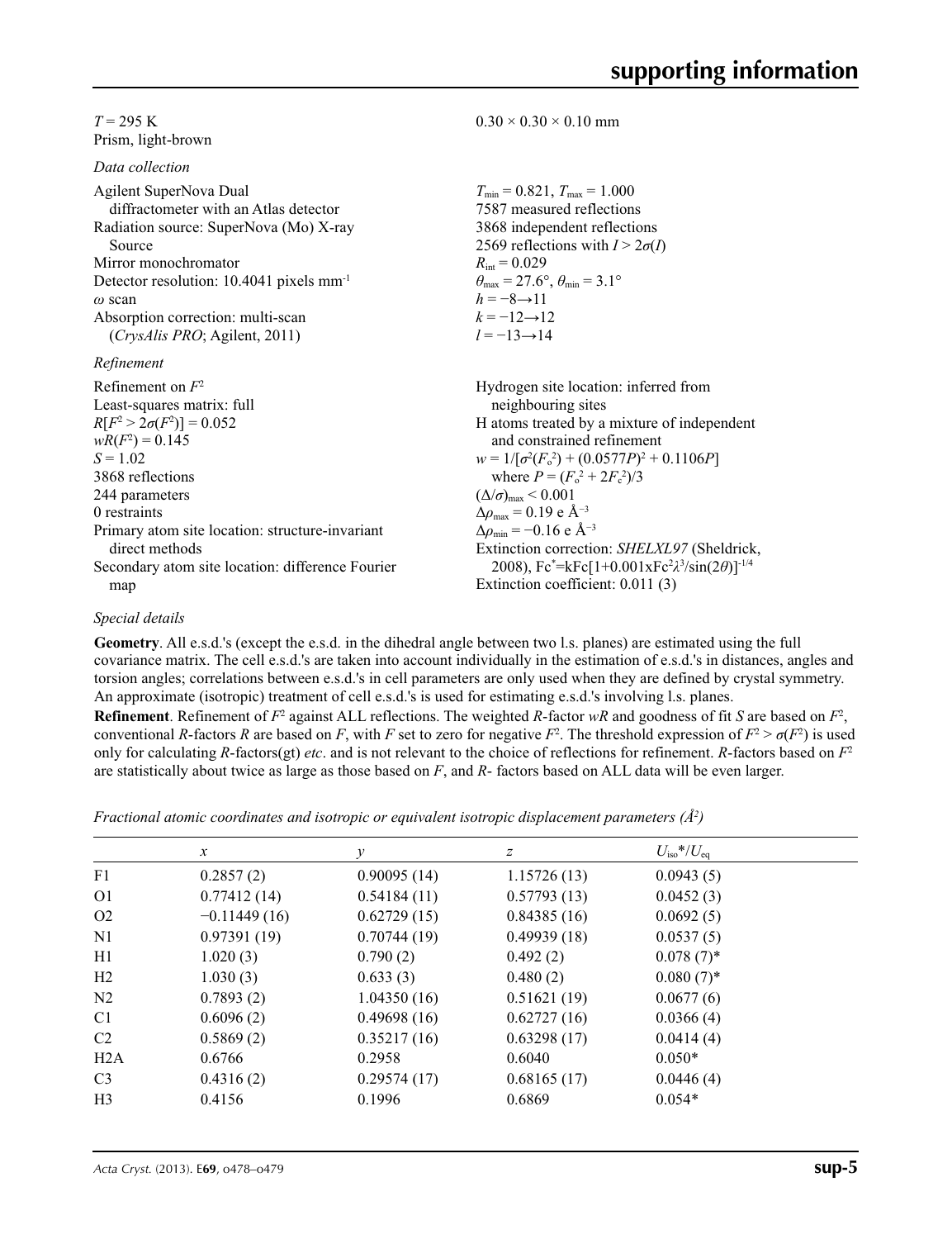| C4                | 0.2945(2)    | 0.38016(17) | 0.72431(17) | 0.0414(4) |
|-------------------|--------------|-------------|-------------|-----------|
| C <sub>5</sub>    | 0.1313(3)    | 0.3245(2)   | 0.7744(2)   | 0.0564(5) |
| H <sub>5</sub>    | 0.1133       | 0.2285      | 0.7807      | $0.068*$  |
| C6                | 0.0011(3)    | 0.4075(2)   | 0.8134(2)   | 0.0633(6) |
| H <sub>6</sub>    | $-0.1047$    | 0.3681      | 0.8469      | $0.076*$  |
| C7                | 0.0254(2)    | 0.5534(2)   | 0.8034(2)   | 0.0513(5) |
| C8                | 0.1808(2)    | 0.61196(18) | 0.75438(18) | 0.0441(4) |
| H8                | 0.1957       | 0.7089      | 0.7465      | $0.053*$  |
| C9                | 0.3190(2)    | 0.52689(16) | 0.71562(16) | 0.0372(4) |
| C10               | 0.4828(2)    | 0.58616(15) | 0.66581(15) | 0.0343(4) |
| C11               | 0.51257(19)  | 0.74259(15) | 0.65506(16) | 0.0351(4) |
| H11               | 0.4541       | 0.7977      | 0.6002      | $0.042*$  |
| C12               | 0.6944(2)    | 0.78082(15) | 0.58154(16) | 0.0373(4) |
| C13               | 0.8109(2)    | 0.68330(16) | 0.55414(17) | 0.0392(4) |
| C14               | $-0.0958(3)$ | 0.7740(2)   | 0.8413(3)   | 0.0734(7) |
| H <sub>14</sub> A | $-0.2018$    | 0.8130      | 0.8766      | $0.110*$  |
| H14B              | $-0.0391$    | 0.8247      | 0.7500      | $0.110*$  |
| H14C              | $-0.0338$    | 0.7832      | 0.8957      | $0.110*$  |
| C15               | 0.44924(19)  | 0.78420(15) | 0.79176(16) | 0.0370(4) |
| C16               | 0.3506(2)    | 0.89994(17) | 0.8121(2)   | 0.0509(5) |
| H <sub>16</sub>   | 0.3206       | 0.9516      | 0.7421      | $0.061*$  |
| C17               | 0.2955(3)    | 0.9403(2)   | 0.9351(2)   | 0.0634(6) |
| H17               | 0.2295       | 1.0183      | 0.9483      | $0.076*$  |
| C18               | 0.3407(3)    | 0.8624(2)   | 1.0362(2)   | 0.0575(6) |
| C19               | 0.4377(3)    | 0.7473(2)   | 1.02070(19) | 0.0548(5) |
| H19               | 0.4670       | 0.6963      | 1.0913      | $0.066*$  |
| C20               | 0.4910(2)    | 0.70854(18) | 0.89766(17) | 0.0454(4) |
| H20               | 0.5564       | 0.6299      | 0.8858      | $0.054*$  |
| C21               | 0.7466(2)    | 0.92564(17) | 0.54616(18) | 0.0441(4) |
|                   |              |             |             |           |

*Atomic displacement parameters (Å2 )*

|                | $U^{11}$   | $\mathcal{I}^{22}$ | $U^{33}$   | $U^{12}$     | $U^{13}$      | $L^{23}$      |
|----------------|------------|--------------------|------------|--------------|---------------|---------------|
| F1             | 0.1272(14) | 0.0935(10)         | 0.0578(8)  | 0.0132(9)    | $-0.0173(8)$  | $-0.0393(7)$  |
| O <sub>1</sub> | 0.0329(7)  | 0.0349(6)          | 0.0654(8)  | 0.0018(5)    | $-0.0135(6)$  | $-0.0140(5)$  |
| O <sub>2</sub> | 0.0339(7)  | 0.0678(9)          | 0.1011(12) | $-0.0024(6)$ | $-0.0146(8)$  | $-0.0258(8)$  |
| N <sub>1</sub> | 0.0325(9)  | 0.0453(9)          | 0.0791(12) | $-0.0011(7)$ | $-0.0103(8)$  | $-0.0220(8)$  |
| N <sub>2</sub> | 0.0572(11) | 0.0378(9)          | 0.0939(14) | $-0.0085(7)$ | $-0.0128(10)$ | $-0.0095(8)$  |
| C <sub>1</sub> | 0.0352(9)  | 0.0358(8)          | 0.0379(9)  | $-0.0014(6)$ | $-0.0123(7)$  | $-0.0075(6)$  |
| C <sub>2</sub> | 0.0444(10) | 0.0335(8)          | 0.0458(10) | 0.0038(7)    | $-0.0160(8)$  | $-0.0093(7)$  |
| C <sub>3</sub> | 0.0556(12) | 0.0310(8)          | 0.0483(10) | $-0.0068(7)$ | $-0.0209(9)$  | $-0.0059(7)$  |
| C4             | 0.0446(10) | 0.0375(9)          | 0.0418(9)  | $-0.0071(7)$ | $-0.0171(8)$  | $-0.0043(7)$  |
| C <sub>5</sub> | 0.0511(12) | 0.0434(10)         | 0.0715(13) | $-0.0151(8)$ | $-0.0205(10)$ | $-0.0060(9)$  |
| C <sub>6</sub> | 0.0401(11) | 0.0596(12)         | 0.0834(15) | $-0.0168(9)$ | $-0.0165(11)$ | $-0.0085(10)$ |
| C7             | 0.0355(10) | 0.0569(11)         | 0.0599(12) | $-0.0041(8)$ | $-0.0149(9)$  | $-0.0125(9)$  |
| C8             | 0.0373(10) | 0.0430(9)          | 0.0520(11) | $-0.0034(7)$ | $-0.0156(8)$  | $-0.0107(7)$  |
| C9             | 0.0376(9)  | 0.0387(9)          | 0.0361(9)  | $-0.0049(7)$ | $-0.0151(7)$  | $-0.0060(6)$  |
| C10            | 0.0355(9)  | 0.0332(8)          | 0.0346(8)  | $-0.0020(6)$ | $-0.0130(7)$  | $-0.0074(6)$  |
|                |            |                    |            |              |               |               |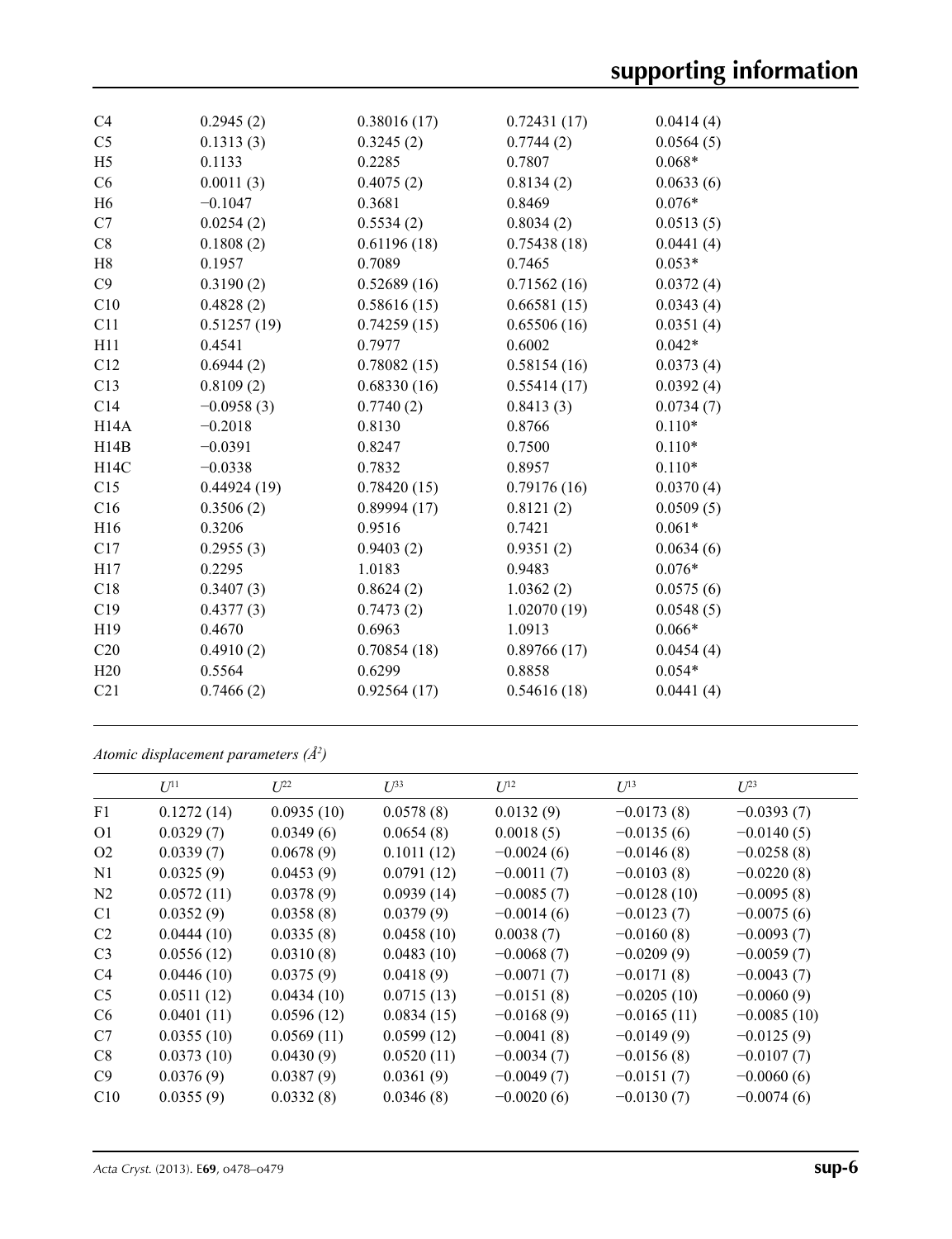| C <sub>11</sub> | 0.0303(8)  | 0.0328(8)  | 0.0418(9)  | 0.0004(6)     | $-0.0130(7)$  | $-0.0076(6)$  |
|-----------------|------------|------------|------------|---------------|---------------|---------------|
| C12             | 0.0353(9)  | 0.0321(8)  | 0.0420(9)  | $-0.0023(6)$  | $-0.0114(7)$  | $-0.0076(7)$  |
| C13             | 0.0361(9)  | 0.0343(8)  | 0.0459(10) | $-0.0027(7)$  | $-0.0122(8)$  | $-0.0104(7)$  |
| C14             | 0.0436(12) | 0.0753(15) | 0.1080(19) | 0.0078(10)    | $-0.0225(12)$ | $-0.0435(13)$ |
| C15             | 0.0321(8)  | 0.0325(8)  | 0.0435(9)  | $-0.0049(6)$  | $-0.0092(7)$  | $-0.0095(7)$  |
| C16             | 0.0594(12) | 0.0367(9)  | 0.0555(11) | 0.0048(8)     | $-0.0190(9)$  | $-0.0122(8)$  |
| C17             | 0.0748(16) | 0.0451(11) | 0.0654(14) | 0.0113(9)     | $-0.0140(11)$ | $-0.0251(9)$  |
| C18             | 0.0646(14) | 0.0588(12) | 0.0443(11) | $-0.0064(10)$ | $-0.0069(10)$ | $-0.0220(9)$  |
| C19             | 0.0575(13) | 0.0618(12) | 0.0440(11) | $-0.0024(9)$  | $-0.0169(9)$  | $-0.0110(9)$  |
| C <sub>20</sub> | 0.0409(10) | 0.0473(10) | 0.0469(10) | 0.0013(7)     | $-0.0142(8)$  | $-0.0115(8)$  |
| C <sub>21</sub> | 0.0345(9)  | 0.0397(9)  | 0.0531(10) | $-0.0008(7)$  | $-0.0099(8)$  | $-0.0106(7)$  |
|                 |            |            |            |               |               |               |

*Geometric parameters (Å, º)*

| $F1 - C18$      | 1.359(2)    | $C8 - C9$         | 1.414(2)   |
|-----------------|-------------|-------------------|------------|
| $O1 - C13$      | 1.3613(18)  | $C8 - H8$         | 0.9300     |
| $O1-C1$         | 1.3966(19)  | $C9 - C10$        | 1.434(2)   |
| $O2-C7$         | 1.365(2)    | $C10 - C11$       | 1.514(2)   |
| $O2 - C14$      | 1.424(2)    | $C11 - C12$       | 1.521(2)   |
| $N1 - C13$      | 1.343(2)    | $C11 - C15$       | 1.526(2)   |
| $N1 - H1$       | 0.89(2)     | $C11 - H11$       | 0.9800     |
| $N1 - H2$       | 0.87(2)     | $C12 - C13$       | 1.349(2)   |
| $N2 - C21$      | 1.151(2)    | $C12 - C21$       | 1.414(2)   |
| $C1 - C10$      | 1.369(2)    | $C14 - H14A$      | 0.9600     |
| $C1-C2$         | 1.403(2)    | $C14 - H14B$      | 0.9600     |
| $C2-C3$         | 1.360(2)    | C14-H14C          | 0.9600     |
| $C2 - H2A$      | 0.9300      | $C15 - C20$       | 1.382(2)   |
| $C3-C4$         | 1.409(3)    | $C15 - C16$       | 1.383(2)   |
| $C3-H3$         | 0.9300      | $C16 - C17$       | 1.387(3)   |
| $C4 - C5$       | 1.418(2)    | $C16 - H16$       | 0.9300     |
| $C4 - C9$       | 1.417(2)    | $C17 - C18$       | 1.363(3)   |
| $C5-C6$         | 1.352(3)    | $C17 - H17$       | 0.9300     |
| $C5 - H5$       | 0.9300      | $C18 - C19$       | 1.366(3)   |
| $C6-C7$         | 1.405(3)    | $C19 - C20$       | 1.380(2)   |
| $C6 - H6$       | 0.9300      | $C19 - H19$       | 0.9300     |
| $C7-C8$         | 1.369(2)    | $C20 - H20$       | 0.9300     |
| $C13 - 01 - C1$ | 118.63(12)  | $C10-C11-C15$     | 113.09(12) |
| $C7 - 02 - C14$ | 117.06(15)  | $C12 - C11 - C15$ | 110.77(13) |
| $C13 - N1 - H1$ | 122.0(15)   | $C10-C11-H11$     | 107.8      |
| $C13 - N1 - H2$ | 114.6(16)   | $C12 - C11 - H11$ | 107.8      |
| $H1 - N1 - H2$  | 123(2)      | $C15 - C11 - H11$ | 107.8      |
| $C10-C1-01$     | 123.09(14)  | $C13 - C12 - C21$ | 117.59(15) |
| $C10-C1-C2$     | 123.33(16)  | $C13 - C12 - C11$ | 123.60(13) |
| $O1 - C1 - C2$  | 113.58(14)  | $C21 - C12 - C11$ | 118.71(14) |
| $C3-C2-C1$      | 118.86 (16) | $N1 - C13 - C12$  | 127.20(15) |
| $C3-C2-H2A$     | 120.6       | $N1 - C13 - O1$   | 110.29(14) |
| $C1-C2-H2A$     | 120.6       | $C12 - C13 - O1$  | 122.50(15) |
|                 |             |                   |            |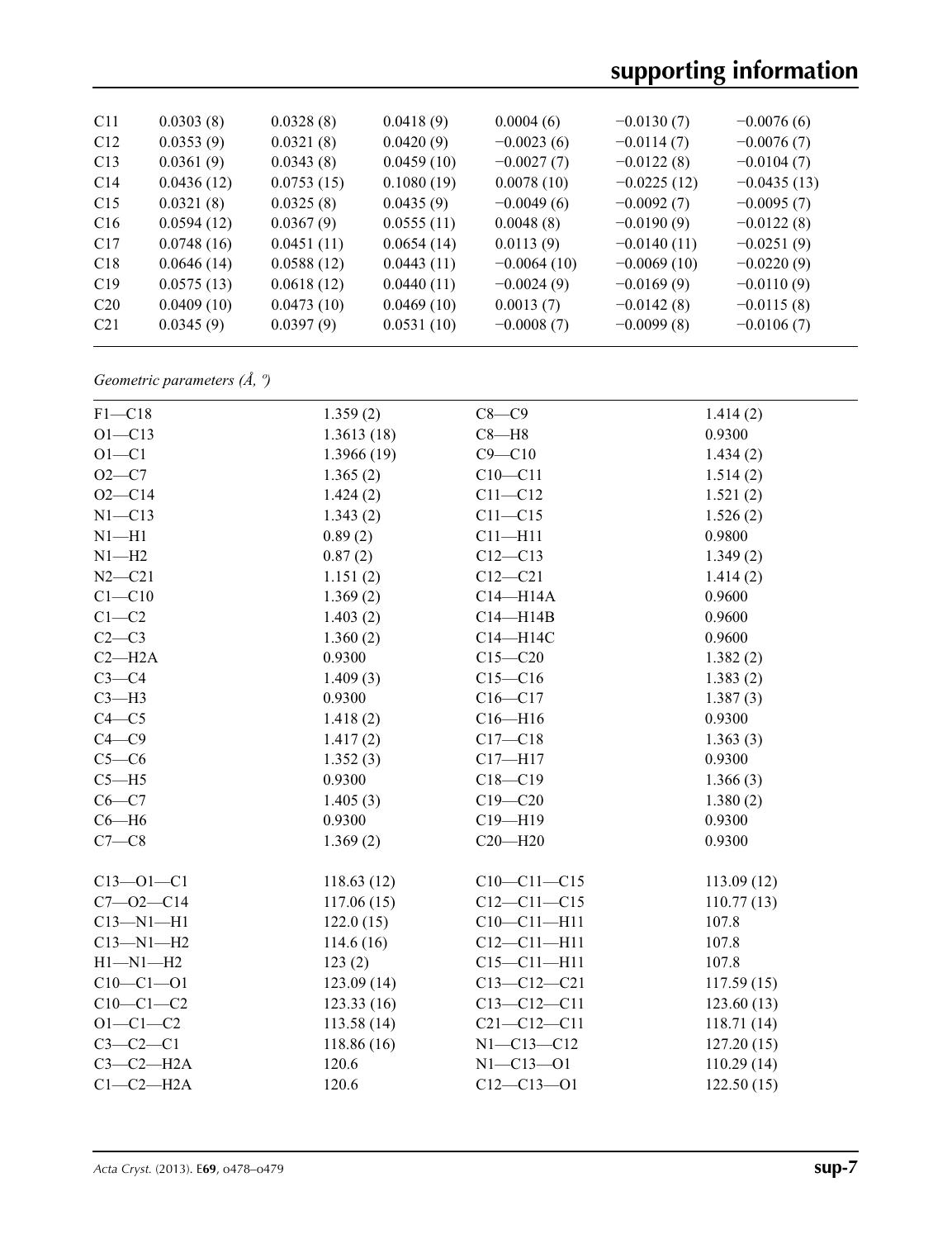| $C2 - C3 - C4$        | 121.27(15)    | $O2-C14-H14A$          | 109.5         |
|-----------------------|---------------|------------------------|---------------|
| $C2-C3-H3$            | 119.4         | $O2 - C14 - H14B$      | 109.5         |
| $C4-C3-H3$            | 119.4         | H14A-C14-H14B          | 109.5         |
| $C3-C4-C5$            | 122.50(16)    | $O2 - C14 - H14C$      | 109.5         |
| $C3-C4-C9$            | 119.31(16)    | H14A-C14-H14C          | 109.5         |
| $C5-C4-C9$            | 118.18(17)    | H14B-C14-H14C          | 109.5         |
| $C6-C5-C4$            | 121.72(17)    | $C20-C15-C16$          | 118.34(16)    |
| $C6-C5-H5$            | 119.1         | $C20 - C15 - C11$      | 120.85(15)    |
| $C4-C5-H5$            | 119.1         | $C16-C15-C11$          | 120.80(16)    |
| $C5-C6-C7$            | 120.09(18)    | $C15-C16-C17$          | 121.12(19)    |
| $C5-C6-H6$            | 120.0         | $C15-C16-H16$          | 119.4         |
| $C7-C6-H6$            | 120.0         | $C17 - C16 - H16$      | 119.4         |
| $O2 - C7 - C8$        | 124.64(17)    | $C18 - C17 - C16$      | 118.26(18)    |
| $O2-C7-C6$            | 115.14(17)    | C18-C17-H17            | 120.9         |
| $C8-C7-C6$            | 120.21(18)    | C16-C17-H17            | 120.9         |
| $C7-C8-C9$            | 120.80(16)    | $F1 - C18 - C19$       | 119.1(2)      |
| $C7-C8-H8$            | 119.6         | $F1 - C18 - C17$       | 118.35(19)    |
| $C9 - C8 - H8$        | 119.6         | $C19 - C18 - C17$      | 122.58(18)    |
| $C8-C9-C4$            | 118.98(15)    | $C18 - C19 - C20$      | 118.36(19)    |
| $C8 - C9 - C10$       | 121.54(15)    | C18-C19-H19            | 120.8         |
| $C4 - C9 - C10$       | 119.47(15)    | $C20-C19-H19$          | 120.8         |
| $C1 - C10 - C9$       | 117.74(14)    | $C15-C20-C19$          | 121.33(17)    |
| $C1 - C10 - C11$      | 121.65(14)    | $C15 - C20 - H20$      | 119.3         |
| $C9 - C10 - C11$      | 120.61(14)    | $C19 - C20 - H20$      | 119.3         |
| $C10-C11-C12$         | 109.49(13)    | $N2 - C21 - C12$       | 179.4(2)      |
|                       |               |                        |               |
| $C13 - 01 - C1 - C10$ | $-6.8(2)$     | $C4 - C9 - C10 - C11$  | 179.82(14)    |
| $C13 - 01 - C1 - C2$  | 172.96(14)    | $C1 - C10 - C11 - C12$ | 7.1(2)        |
| $C10-C1-C2-C3$        | $-1.4(3)$     | $C9 - C10 - C11 - C12$ | $-172.08(14)$ |
| $O1 - C1 - C2 - C3$   | 178.88(15)    | $C1 - C10 - C11 - C15$ | $-116.92(17)$ |
| $C1 - C2 - C3 - C4$   | 0.8(3)        | $C9 - C10 - C11 - C15$ | 63.9(2)       |
| $C2 - C3 - C4 - C5$   | 179.49(17)    | $C10-C11-C12-C13$      | $-11.2(2)$    |
| $C2 - C3 - C4 - C9$   | 0.3(3)        | $C15-C11-C12-C13$      | 114.20(18)    |
| $C3 - C4 - C5 - C6$   | $-179.2(2)$   | $C10-C11-C12-C21$      | 172.48(15)    |
| $C9 - C4 - C5 - C6$   | 0.0(3)        | $C15-C11-C12-C21$      | $-62.1(2)$    |
| $C4-C5-C6-C7$         | 0.7(4)        | $C21 - C12 - C13 - N1$ | 1.9(3)        |
| $C14 - 02 - C7 - C8$  | $-3.6(3)$     | $C11 - C12 - C13 - N1$ | $-174.45(18)$ |
| $C14 - 02 - C7 - C6$  | 177.17(19)    | $C21 - C12 - C13 - O1$ | $-176.76(15)$ |
| $C5-C6-C7-02$         | 179.2(2)      | $C11 - C12 - C13 - 01$ | 6.9(3)        |
| $C5-C6-C7-C8$         | $-0.1(3)$     | $C1 - 01 - C13 - N1$   | $-176.14(15)$ |
| $O2-C7-C8-C9$         | 179.56(18)    | $C1 - 01 - C13 - C12$  | 2.7(2)        |
| $C6-C7-C8-C9$         | $-1.2(3)$     | $C10-C11-C15-C20$      | 51.2(2)       |
| $C7 - C8 - C9 - C4$   | 1.9(3)        | $C12-C11-C15-C20$      | $-72.18(18)$  |
| $C7 - C8 - C9 - C10$  | $-179.13(17)$ | $C10-C11-C15-C16$      | $-129.82(17)$ |
| $C3 - C4 - C9 - C8$   | 177.90(16)    | $C12-C11-C15-C16$      | 106.85(18)    |
| $C5 - C4 - C9 - C8$   | $-1.3(3)$     | $C20-C15-C16-C17$      | 0.5(3)        |
| $C3 - C4 - C9 - C10$  | $-1.1(2)$     | $C11-C15-C16-C17$      | $-178.57(17)$ |
| $C5 - C4 - C9 - C10$  | 179.75(16)    | $C15-C16-C17-C18$      | $-0.2(3)$     |
|                       |               |                        |               |